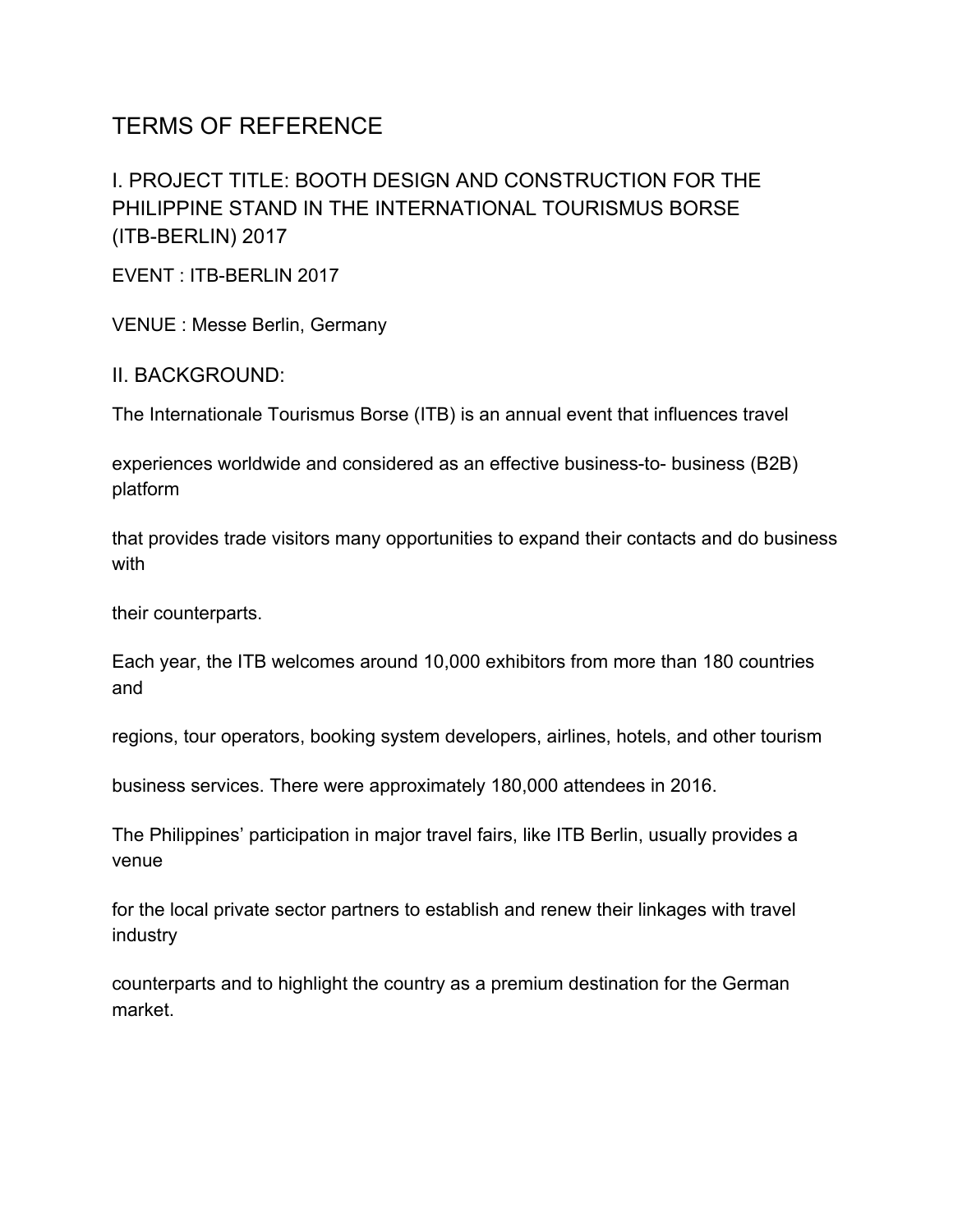This year, to maximize our presence in the event, the Philippines will have a 268 sq. meter

booth space that can accommodate 25-30 private sector participants who can offer more Philippine packages to current and new tourism markets from all around the world. The major activities in the Philippines stand include high-level discussions with among officials of the Philippine Department of Tourism, Tourism Promotions Board, and key

members of the global travel industry, business-to-business meetings between the

Philippine travel trade and participating buyers, a cocktail reception with special

performances, among others.

As the year 2017 commemorates the 50th year of the founding of the Association of the

Southeast Asian Nations (ASEAN), it also marks the Philippines' Chairmanship of ASEAN

2017. To celebrate this remarkable milestone, the ASEAN NTOs have jointly developed a

regional tourism campaign: "Visit ASEAN@50: Golden Celebration". The ASEAN Tourism

Ministers adopted this during the ASEAN Tourism Forum (ATF) in Manila in 2016, where ITB

Berlin was identified as one of the international travel trade shows in key markets, like

Europe, for the campaign promotion.

The 2017 Golden Jubilee celebration will highlight ASEAN's top 50 festivals and the 50 most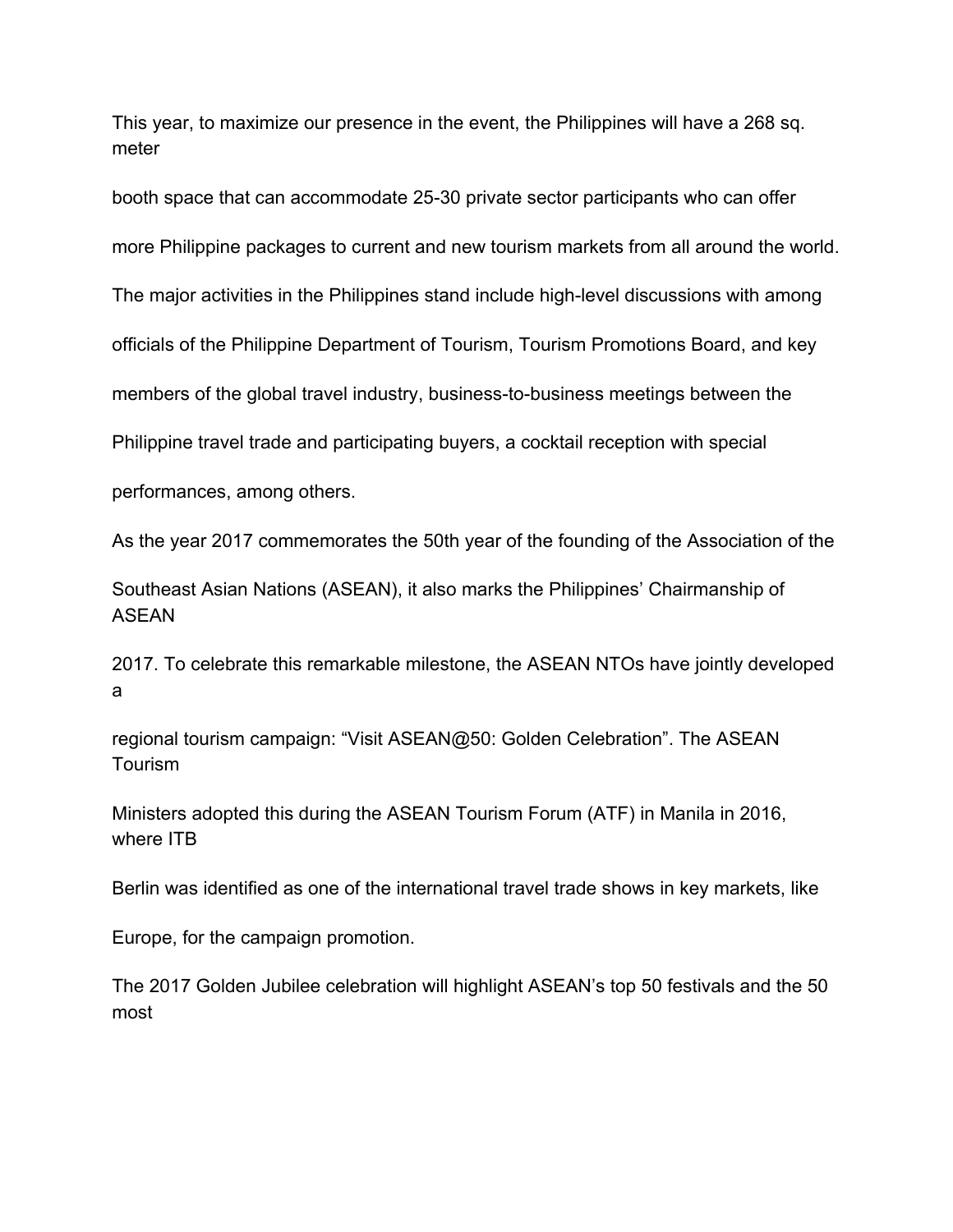unforgettable travel experiences that will focus on destinations, food, events and encounters

with local communities.

In celebration and promotion of ASEAN @50 at the ITB Berlin 2017, below is the plan of

activities at the Philippines' booth, as approved by ASEAN Tourism Competitiveness

Committee (ATCC) meeting held in Brunei in October 2016 (as per meeting report,

paragraph 20 point 7).

### **Particulars**

#### **Date**

| 1600-1700 hrs.<br>Roundtable discussion with ASEAN spokespersons and<br>10 <sub>key</sub><br>1700-1800 hrs.<br>selected media.<br>Cocktail reception (with brief remarks on campaign<br>announcements from ASEAN rep/Messe Berlin).<br>Gathering of ASEAN NTOs, representatives, invited<br>media, partners, and tour operators, with music and<br>performances. (Approximately 80-100 attendees in total) | 09 March 2017 | Targeted at media and trade. (Ideally, on Day 2 of the<br>event) |
|------------------------------------------------------------------------------------------------------------------------------------------------------------------------------------------------------------------------------------------------------------------------------------------------------------------------------------------------------------------------------------------------------------|---------------|------------------------------------------------------------------|
|                                                                                                                                                                                                                                                                                                                                                                                                            |               |                                                                  |
| Note: These events should take place in an<br>appropriate space in the Philippine Stand/Booth<br>assigned/designated/laid-out for the above<br>purposes. (The ASEAN Secretariat will follow<br>Philippines' suggestion on the specific space.)                                                                                                                                                             |               |                                                                  |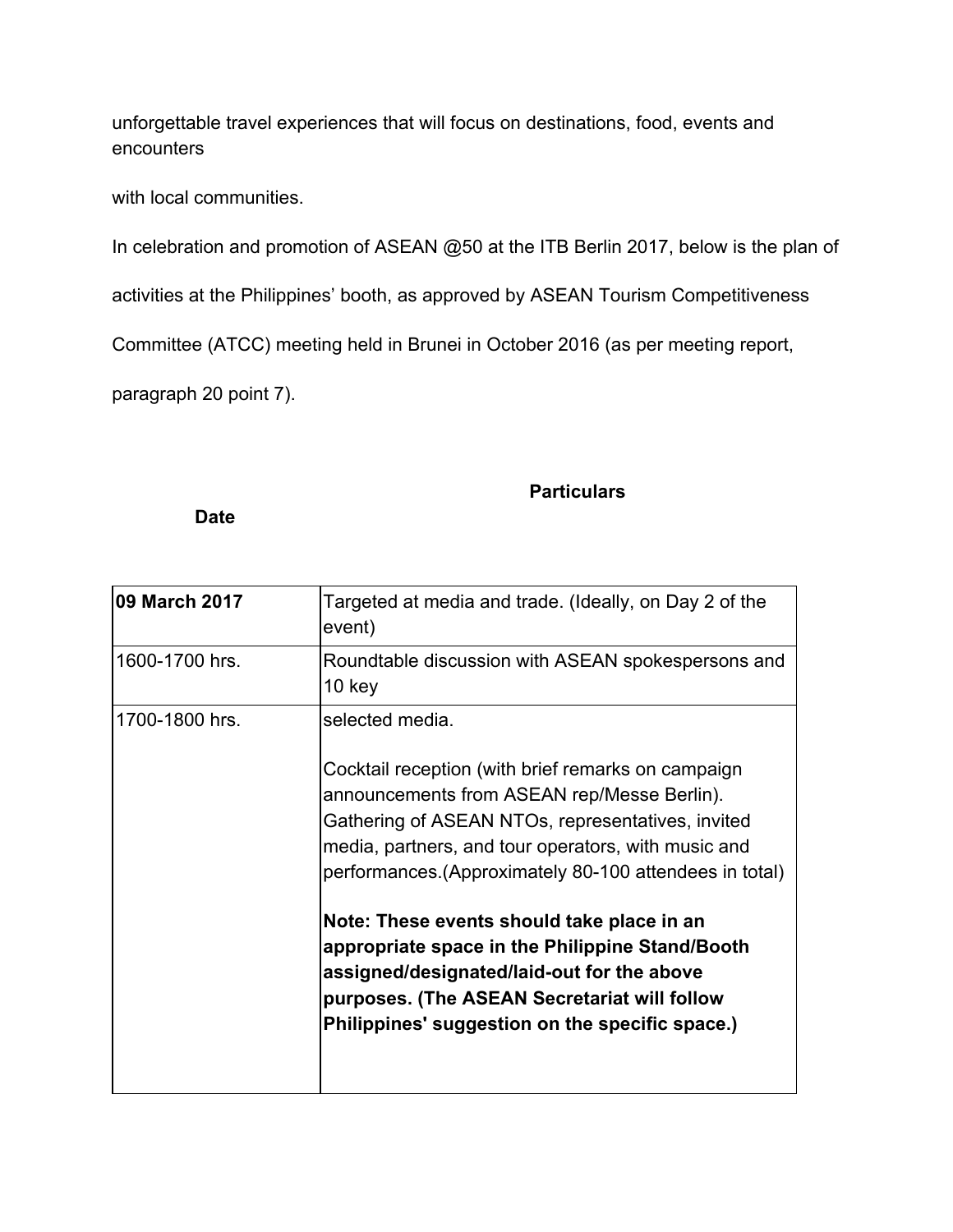| 11-12 March 2017 | Targeted at public audiences (consumer/public<br>days)                                |
|------------------|---------------------------------------------------------------------------------------|
| 10.00-17.00 hrs. | Cultural performances by each ASEAN Member State<br>(AMS) rotating among AMS' booths. |

The construction of the aforementioned booth aims to attain the following objectives:

1. Provide the Philippine sellers a platform to meet and strengthen partnership with

European tour operators and media;

2. Generate direct sales of Philippine packages to consumers in the market;

3. Create an atmosphere that reflects the Philippines as the "premier" destination in Asia;

4. Increase tourist arrivals to the Philippines from Germany and other European source

markets; and,

5. Provide a highly functional yet visually appealing area for provision of Philippine tourism

information, product updates, audio-visual presentations, business transactions, tabletop

meetings, and other animation activities.

III. PURPOSE:

The Tourism Promotions Board (TPB) Philippines is in need of the services of a

Supplier/Company, preferably based in Europe and/or has a counterpart in Germany, who

will conceptualize the design of the Philippine Stand and construct the structure with the

following eligibility: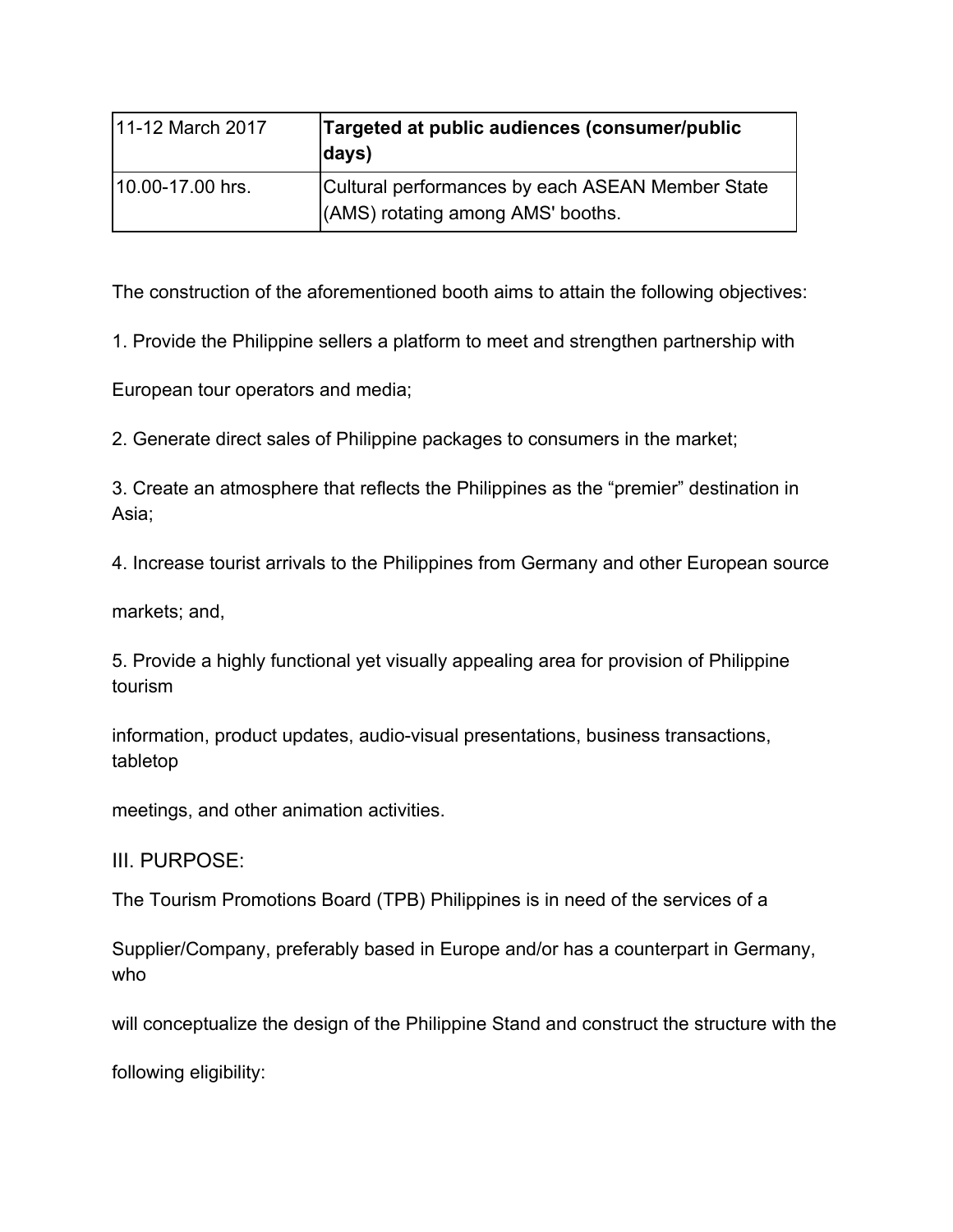1. Must be an accredited supplier/contractor of Messe Dusseldorf GmbH, Organizer of ITBBerlin;

2. Must have a dedicated team who will focus on Design and Construction;

3. Must have the capability to invest, purchase and coordinate its shipment, to the ITBBerlin

site, the decorations, and accents needed to complete the Philippine experience in

the Stand.

IV. OBJECTIVES:

1. Generate positive "name recall" of the tourism brand "It's More Fun In the Philippines" and establish the Philippines as a preferred tourist and destination for the global tourism market;

2. Create an atmosphere that reflects the Philippines as the "premiere" destination in Asia;

3. Attract and encourage buyers, consumers, press and travel trade guests to visit the

Philippine stand;

4. To raise awareness on Southeast Asia/ASEAN as a single tourism destination;

5. Provide a highly functional, interactive, yet visually appealing area for the provision of

Philippine tourism information, product updates, audio visual presentations, table top

business meetings, and other promotional activation;

6. Highlight the featured Philippine destinations with focus on Cebu, Bohol, Palawan,

Banaue and Davao, and the like; and,

7. Incorporate the use of interactive display solutions, new digital technology, and/or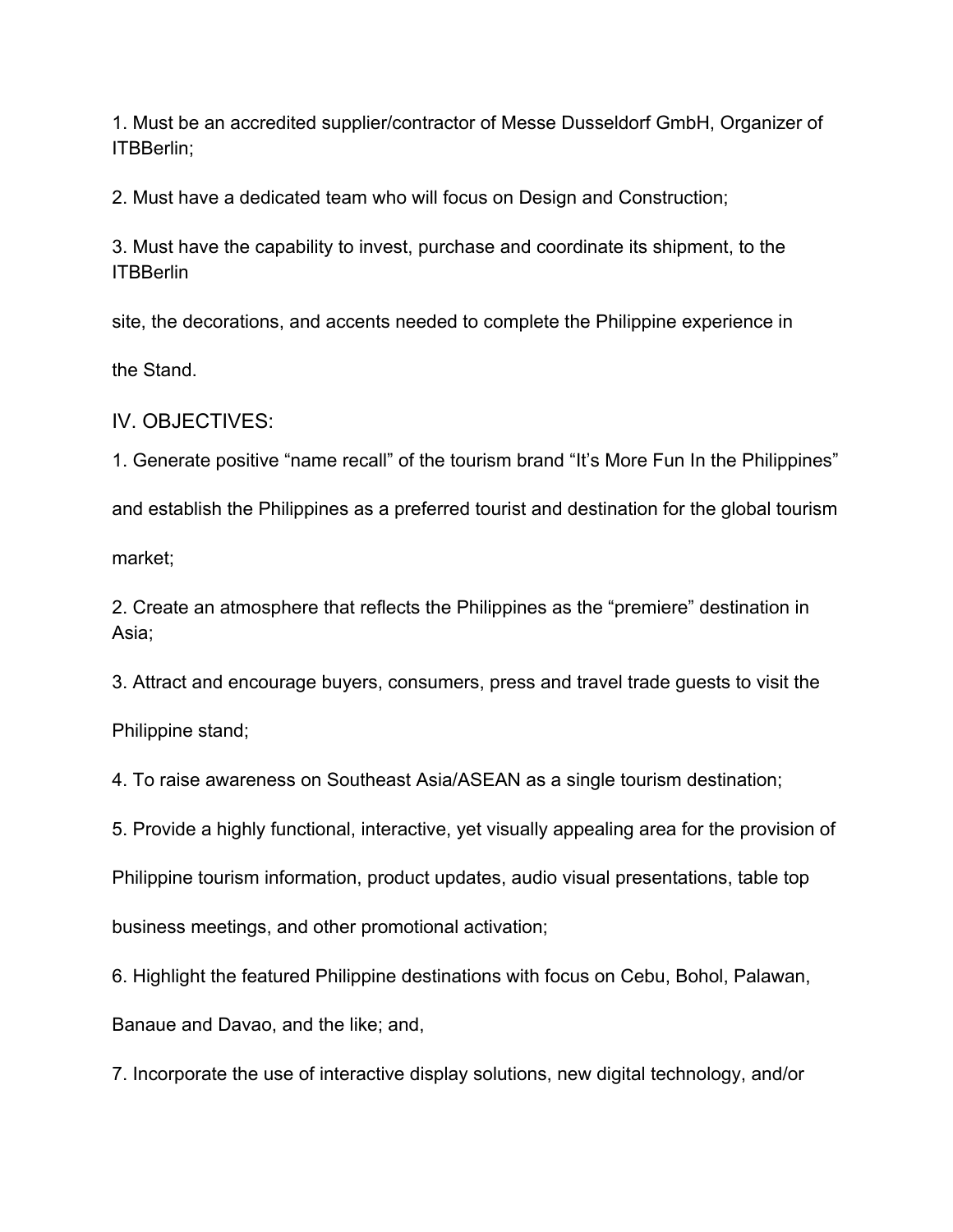augmented reality devices in presenting the Philippines experience to the European

market.

V. SCOPE OF WORK/DELIVERABLES:

To be able to achieve the above-mentioned objectives, bidders shall submit a proposed

design and layout for the aforementioned stand. The Tourism Promotions Board Philippines,

through the Philippine Department of Tourism-Frankfurt, requires a package of services for

the following:

A. Booth design, construction and installation strictly following the rules and regulations set

by the fair/event organizers.

Booth Details:

1. Size: 268 sq. m. with the following dimensions:

Booth #101 – 48 sq.m. (corner booth-2 sides open)

Booth #136 – 156.75 sq.m. (Main stand-3 sides open)

Booth #139 - 17.50 sq.m. (corner booth -2 sides open)

Booth  $\#134 - 33.75$  sq.m. (corner booth  $-2$  sides open)

2. Layout

Should provide individual counters and negotiating tables for each Philippineexhibitor located along the perimeter of the stand (approximately 25-30exhibitors). Provision for installation of individual corporate name; Assign/designate an appropriate space in the Philippine Pavilion for the plannedASEAN activities abovementioned, to include performance area or stage withvisual backdrop in the form of LED panel. This is in deference to the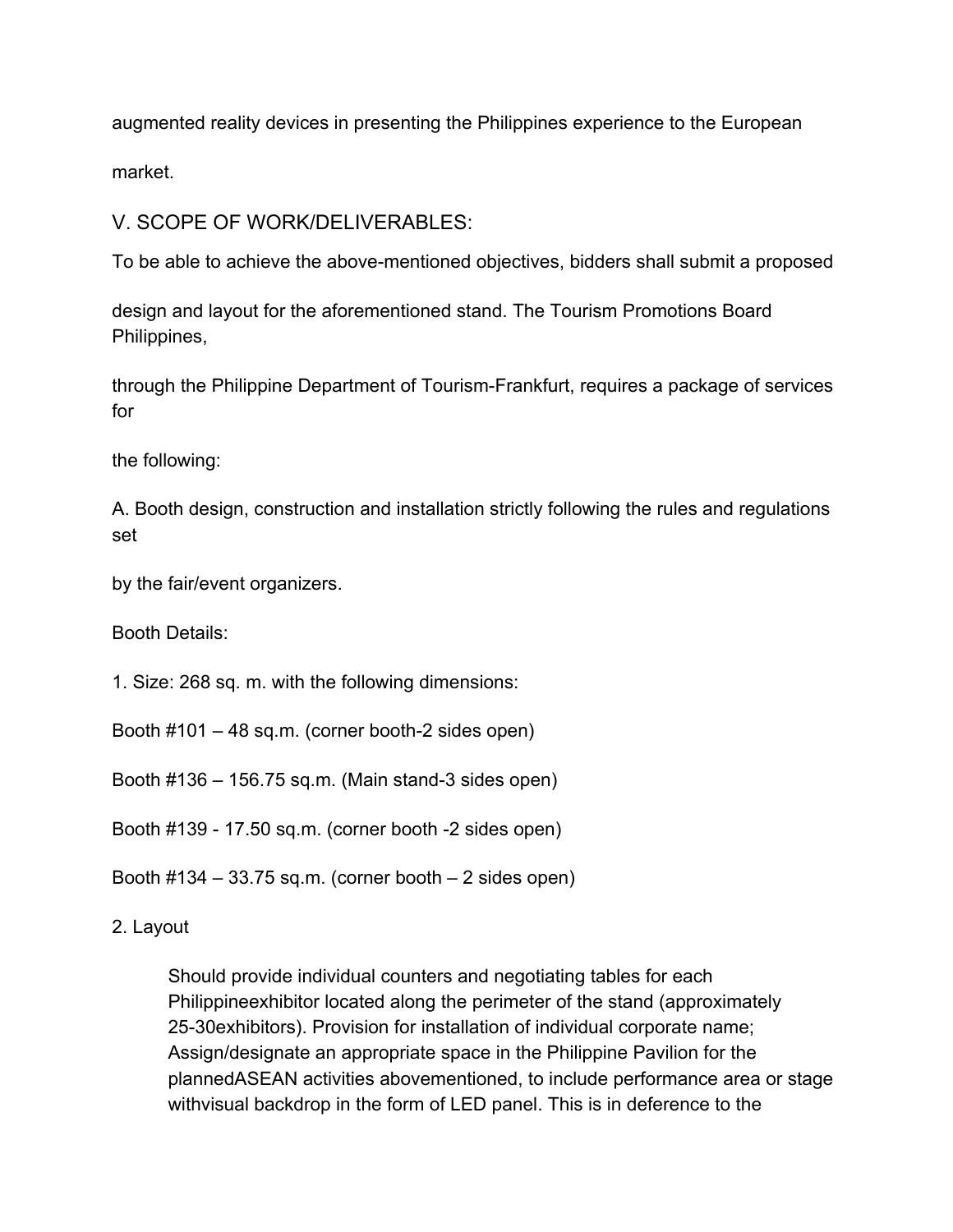Philippines'Chairmanship of ASEAN 2017 and in celebration of the ASEAN@50: GoldenCelebration. (Expected attendees of 80-100 pax in total);Note: The VIP holding area may be an elevated portion within this space.

Separate airline counter to house special visual monitor and computer with linedweb/internet access, reception cum meeting area;

A Philippine Information counter;

1 VIP Reception cum Meeting Area;

An area for video presentations equipped with the necessary LED screen and DVD player;

Storage area; and,

Kitchen cum dining area for the Philippine delegation.

3. General stand design theme: "It's More Fun in the Philippines" with focus on the

Filipino spirit, and sub-theme: Visit ASEAN@50.

Note: Bidder should be flexible in terms of incorporating inputs in the overall look of

the Philippine stand and be able to provide the necessary adjustments on paper

(floor plan and perspectives) within 48 hours after inputs from TPB. Final set of floor

plan/s, perspectives and working drawings (to include lighting, electrical, graphics

and accent plans) should be approved and signed by the TPB before implementation.

4. Specific stand requirements:

Stand Construction inclusive of walls, storage, kitchen, wardrobe (with lockable lockers) and VIP area;

Printing of appropriate backdrop visuals / overhead ceiling banners / interior decor as appropriate (Direct printing on wood, sticker paper or cloth – whichever medium is more suitable to complement the over-all design), fresh plants and flowers, sufficient lighting to convey a Philippine island setting and other decorative elements following the general stand design theme, to include incorporation of the Visit ASEAN@50 campaign logo in the booth design; Elevated carpeted flooring to conceal the electrical wiring and connections; Philippine Information Counter should have the following: at least 2 chairs, at least 72" inch LED screen (or appropriate back-drop), power outlet, lockable cabinets, brochure racks, exhibitor directory and stand layout, appropriate visuals and accessories;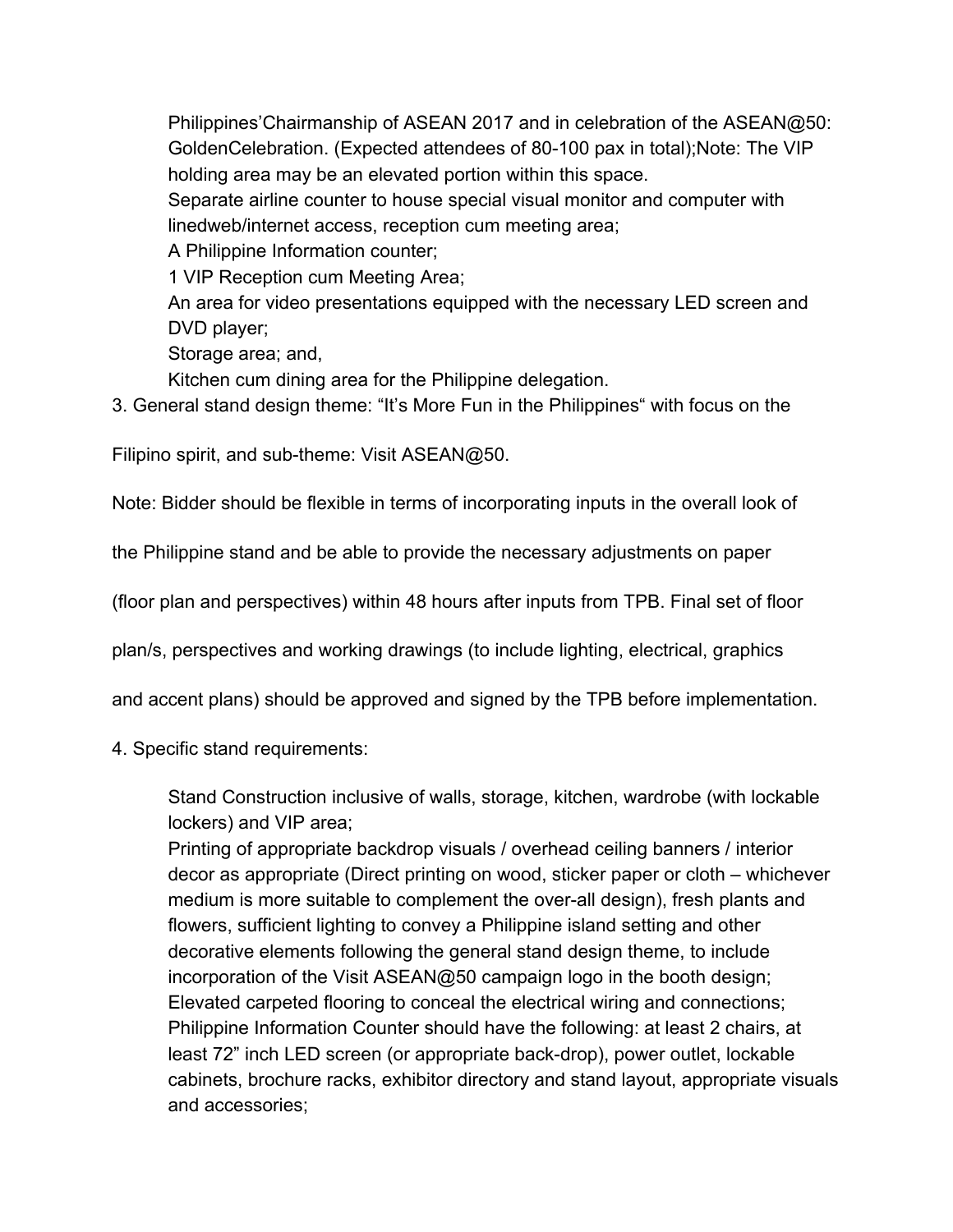Individual work stations should have the following: 1 counter, 1 table, 3 chairs, small lockable storage cabinet, individual electric outlets and adaptors, company signage and table centrepiece;

The VIP reception area should have the following: lounge chairs, center table, 1 72" LED screen (or the like) and CD/DVD/USB player, appropriate lighting and accessories;

The reception cum meeting area should double-up as an appropriate space for the aforementioned planned ASEAN activities, to include the following amenities: roundtable, chairs, podium, adequate sound system, minimum of 2 wireless microphones (with 2 spares and batteries), and other equipment (AV, DVD player with projector and large screen (rear projection preferred) and other facilities necessary for a host-venue for the said activities. (Expected attendees of 80-100 pax in total);

Storage areas should have the following: lockable lockers, wardrobe, shelves for brochures, etc.;

Service kitchen or pantry that will double as dining area should have the following: sink with running water, hot and cold water dispenser, coffee maker, water percolator, small refrigerator, porcelain cups and saucers for VIP guests (per approximate quantity requirement), cutlery set for VIP guests (per approximate quantity requirement), glasses for VIP guests (per approximate quantity requirement), serving trays (per approximate quantity requirement), storage cabinet and shelves trash bins with ample supply of trash bags, small eating area with counters and bar stools, lockable door;

Furniture should depict a modern Philippines and conform to the recommended layout by interested/participating tending company to include counters, tables, chairs, shelves, hangers, mirror, etc.;

All exhibition venue connections (electricity and water, suspensions and permits); Sufficient power outlets, basic lighting, and design set-up;

Other accessories needed to achieve the desired theme; and,

Daily stand cleaning – before the opening and the closing of the exhibition.

B. Other pertinent inclusions deemed necessary by both parties to improve general look

and function of the stand.

C. Dismantling inclusive of storage/disposal of the aforementioned booths/parts and egress

on the dates designated by the event organizers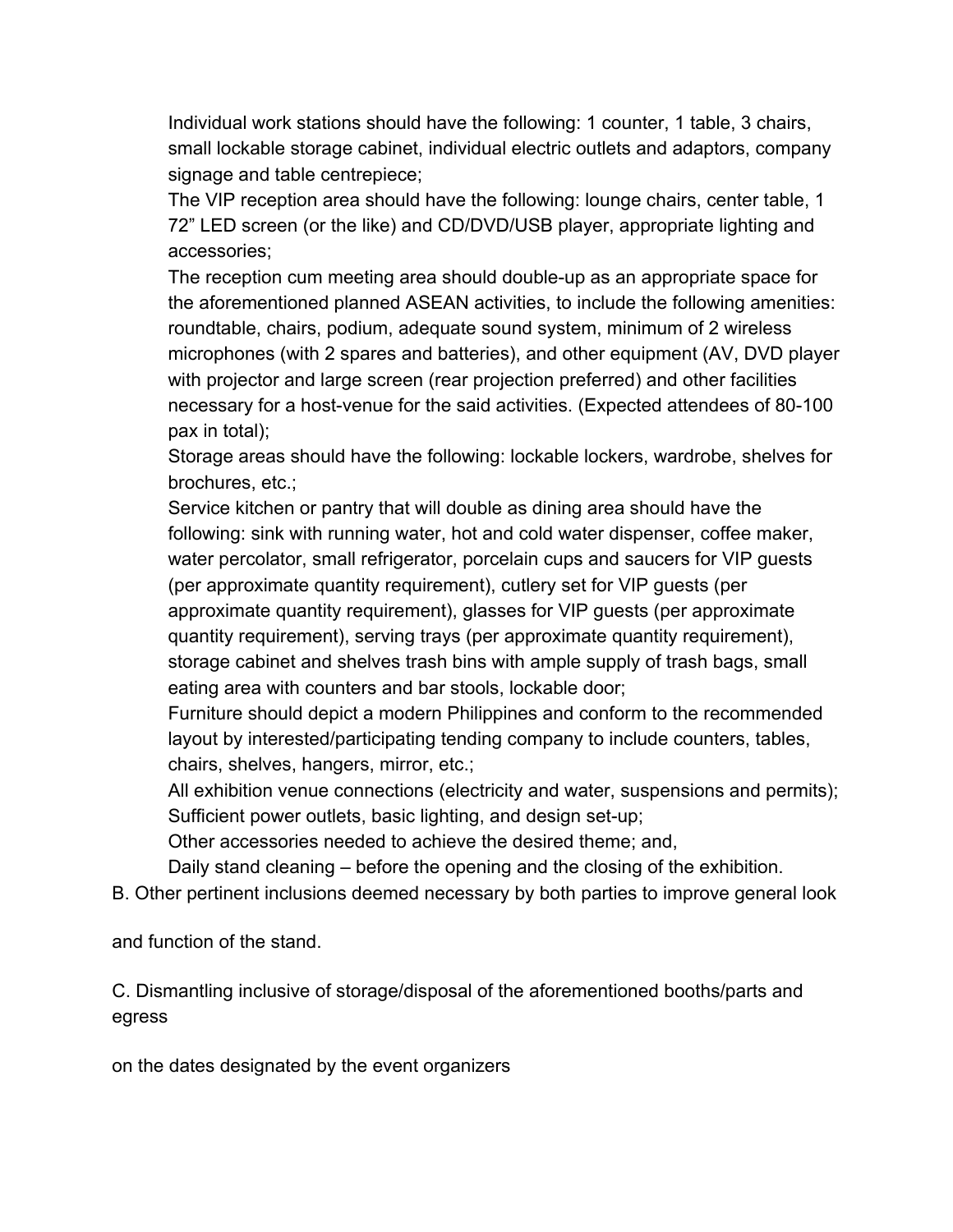## VI. TIME FRAME AND SCHEDULE OF WORK

The contract duration is for a period of one (1) month with the following schedule of work:

- 1. Preparatory work;
- 2. Set-up of Philippine booth at the ITB-Berlin Fair Grounds five (5) days prior to

event proper (8-12 March 2017) or according to official event schedule;

- 3. ITB-Berlin Fair (Stand maintenance); and,
- 4. Stand dismantling (according to official event schedule).

### VII. BUDGET

Total Budget allocation for the Philippine booth is One Hundred Eight Thousand Three

Hundred Thirty Three and 33/100 Euros (€166,666.67) or its Philippine Peso

equivalent. The financial proposal should allow for modifications in stand layout and

design in accordance with the needs and requirements of the end user.

VIII. DEADLINE FOR SUBMISSION OF PROPOSAL: 24 February 2017

## **Proposals to be submitted (by post or email) to:**

MS. MARGARITA PATRICIA VALDES

Tourism Attache

Philippine Department of Tourism-Frankfurt Office

KAISERHOF STR. 7

60313 Frankfurt

TEL. NO. +49 (69) 20893